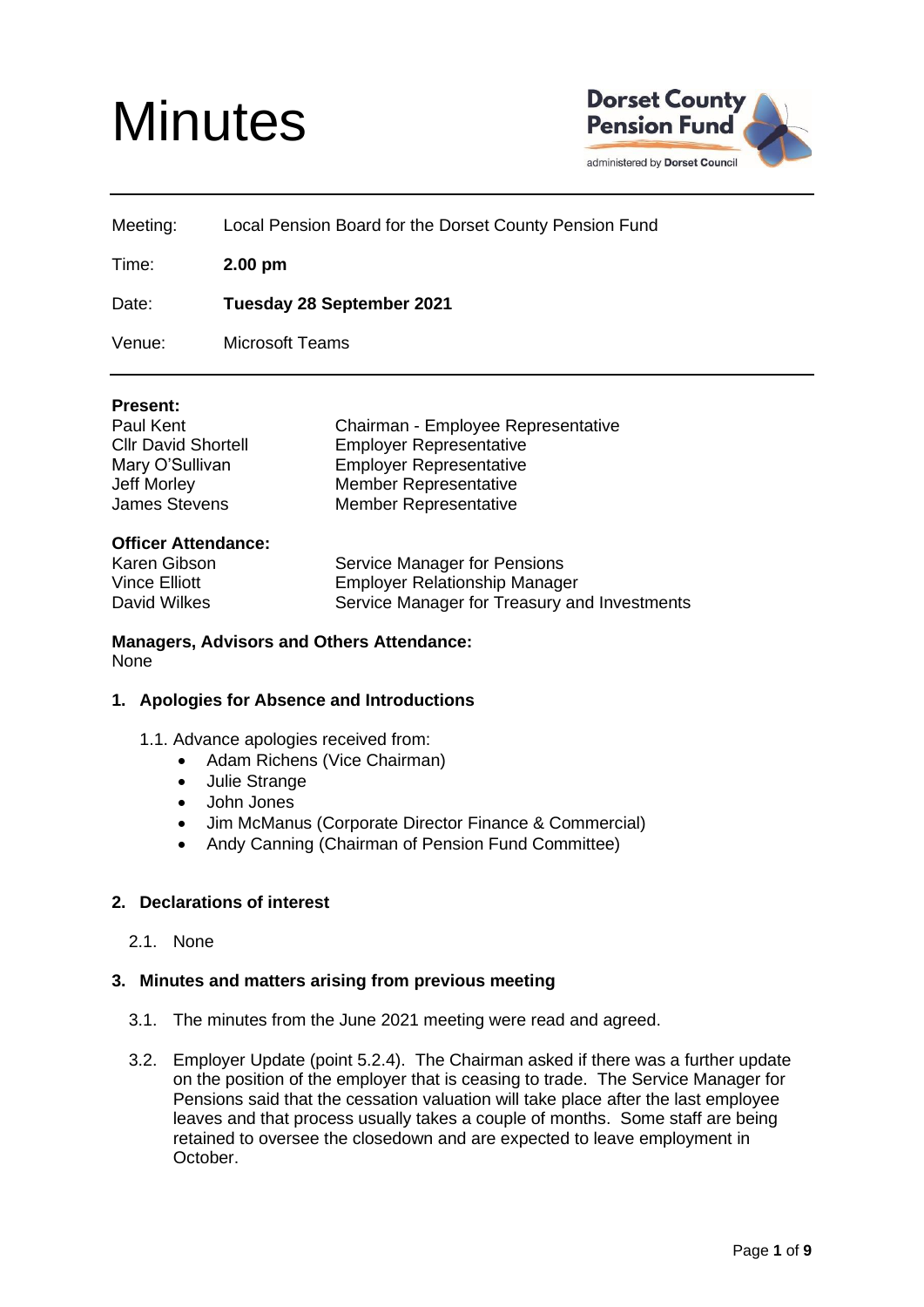3.3. Prudential (Point 5.3). Problems are continuing. Prudential met with the Southwest Pension Managers Group (SWAPOG) as this affects several funds. Prudential keep giving promises of improvement, but these don't materialise. The issues are leading to increased member complaints.

The Chairman asked whether failure by Prudential as an AVC provider would constitute a breach of the regulations. The Service Manager for Pensions explained that the Prudential had self-reported to The Pensions regulator on more than one occasion in relation to their current position. Committee are aware of these problems as this was included as part of the administration report.

- 3.4. GAD Section 13 results (Point 5.5). It was asked what the implications would be if the Fund was flagged as amber or red. The Service Manager for Pensions said that GAD would have a meeting with us again and would guide us towards what they think should happen in terms of future actions. The Actuaries would be heavily involved. As GAD have a responsibility to look at the LGPS, they would not want any funds to be outliers, particularly with the issues with the cost control mechanism at the moment.
- 3.5. Local Pension Board Annual Report (point 8). The revised version was circulated to Board Members and approved.

# **4. Papers from the Pension Fund Committee**

Items on the agenda of the Pension Fund Committee meeting held on **8 September 2021** were reviewed. [Pension Fund Committee Papers.](https://moderngov.dorsetcouncil.gov.uk/ieListDocuments.aspx?CId=434&MId=5173&Ver=4)

It was noted that the Pension Fund Committee meetings can now be viewed live, or a recording watched later, on [YouTube.](https://www.youtube.com/embed/DqOdMCa2O3s)

#### 4.1. **Meeting Format**

4.1.1. Since COVID meetings have been held 'virtually' but there is the current expectation that Committee meetings will go back to face to face meetings in in November.

#### 4.2. **Public Participation**

- 4.2.1. Before the meeting the Committee received 6 questions from members of the public, as at previous meetings all related to the Pension Fund's investment in fossil fuels. Each question was answered individually. The questions and answers can be seen in the appendix to the [minutes.](https://moderngov.dorsetcouncil.gov.uk/documents/g5173/Printed%20minutes%2008th-Sep-2021%2010.00%20Pension%20Fund%20Committee.pdf?T=1)
- 4.2.2. The Committee is going to take advice from Democratic Services on how to approach this in in future, because there's a lot of repetition of the answers when they go through question by question.
- 4.2.3. The key point stressed when answering these questions is that that the overriding responsibility of the Committee is to ensure that there is sufficient money in the pension fund to pay pensions and other benefits when they fall due - which means that there is a requirement for the contributions to be invested appropriately in order to make a return to close the gap between the contributions and the benefits. However, the Committee does have a responsibility to consider any risks that may have a material financial impact on investment returns, and that can include risks associated with fossil fuels. When the Committee agreed is current investment strategy in September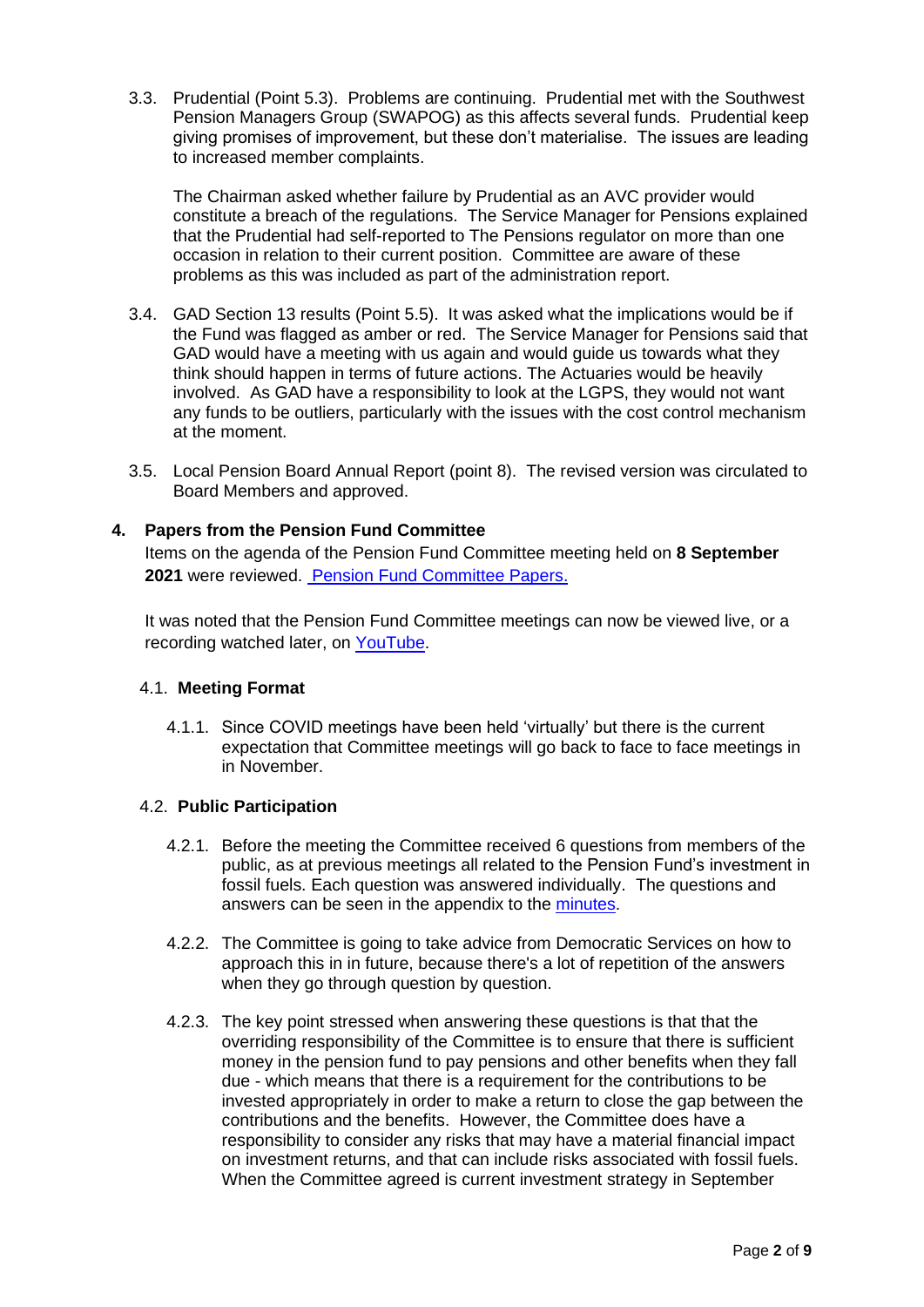2021 it also agreed to reduce the carbon footprint of the pension fund's investments but without sacrificing financial return. Ultimately, the exposure to fossil fuels is reducing. Oil and gas companies have become a smaller part of the world economy so are also becoming a smaller part of our investment holdings.

4.2.4. The Chairman said that from the Pension Board's point of view it's not for them to decide or try to influence the Committee unless they feel that it's going to lead to a reduction in performance, and from reports it appears they are currently doing well against the benchmark.

## 4.3. **Independent Adviser's Report**

The quarterly report on the outlook for the Pension Fund's investments was presented by Alan Saunders of MJ Hudson. The full report can be viewed here: [Independent Adviser's Report](https://moderngov.dorsetcouncil.gov.uk/documents/s25740/Sep%2021%208.pdf)

4.3.1. To date central banks have given the impression that the inflation we are seeing at the moment is transitory, a consequence of the recovery from the reduction in output etc. because of COVID. However other commentators are concerned that there may be more structural reasons behind inflation, it isn't just going to be a temporary matter as we catch up and there is a fear that a 'wage-price' spiral could emerge that would lock in inflation for longer.

If inflation pressures are more than just transitory, then central banks have tools to try to address this such as increasing interest rates or reducing quantitative easing. However, such action will impact on economies and markets.

- 4.3.2. Given these concerns the Committee discussed whether it would be sensible to increase the size of inflation hedging. The Committee concluded that it wasn't because the cost to increasing hedging was prohibitively expensive and a satisfactory level of hedging was already in place - 30% of the pension fund's liabilities were already directly hedged plus the fund owns other assets with links to inflation such as rental property.
- 4.3.3. A Member Representative asked whether the Investment Strategy Statement (ISS) was currently being reviewed. Service Manager for Treasury and Investments said that the ISS was being updated and would be going to Committee in November for approval before publication.

# 4.4. **Pension Fund Administrators Report**

The quarterly report of the Fund Administrator including an update on the funding position and the value and performance of investments. The full report can be viewed here: [Fund Administrators Report](https://moderngov.dorsetcouncil.gov.uk/documents/s25741/Sep%2021%209.pdf)

- 4.4.1. The quarterly estimated value of the Fund's assets is now £3.5 bn, compared to £3.3 bn at the start of the financial year.
- 4.4.2. The estimated funding ratio is currently at 86%, compared to 85% at the previous quarter. This is still down on the last full valuation as at March 2019, when it was 92%.
- 4.4.3. Investment return for the quarter is nearly 6%. Just under 30% of the pension fund's liabilities were hedged against inflation sensitivity using 11.2% of assets to do so. Nearly two thirds of the pension fund's assets were now under the management of Brunel.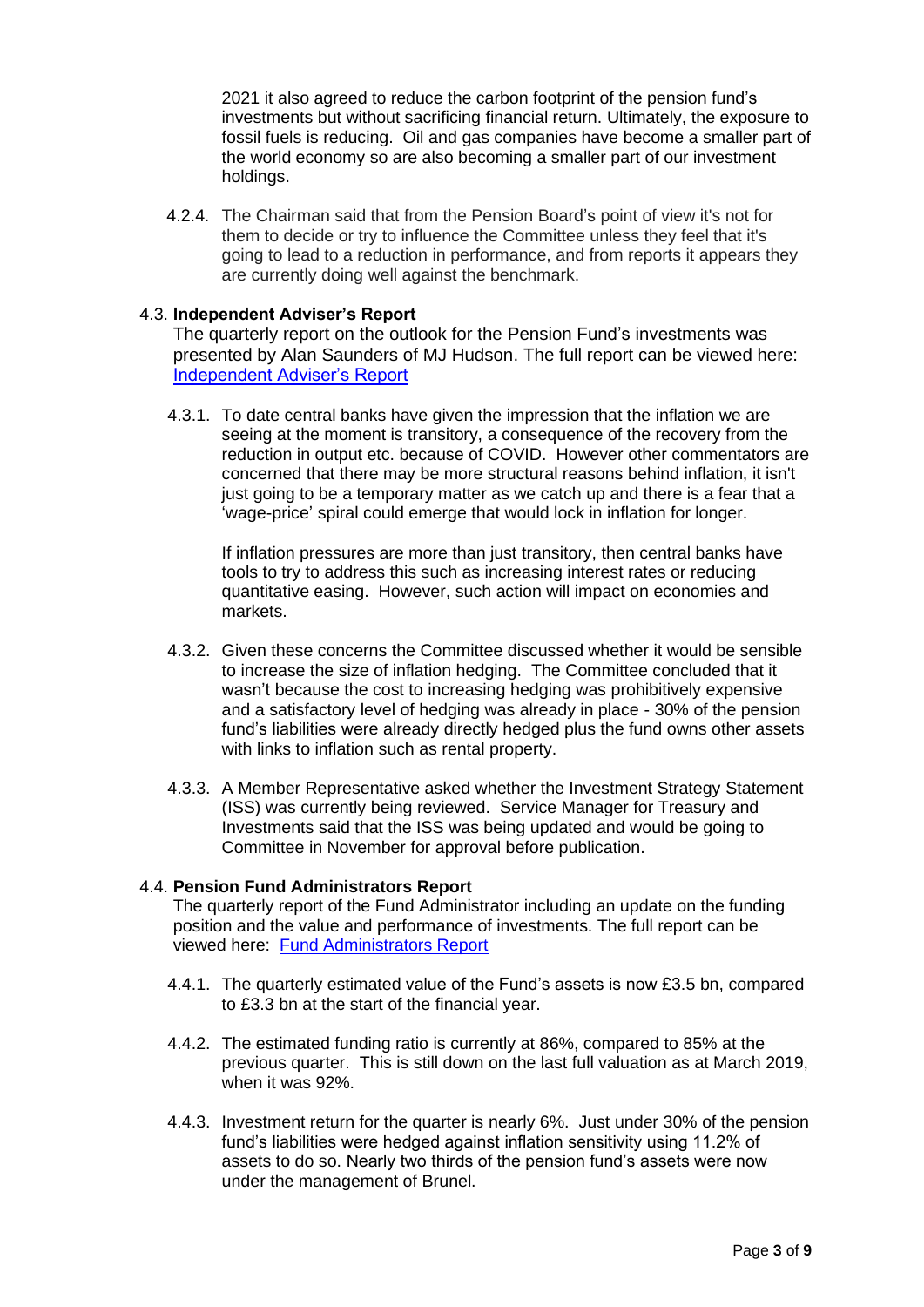- 4.4.4. Target allocations for private market assets remained a challenge. Committee is to come up with some proposed commitments to Brunel's next cycle of private market funds for consideration at the November meeting. This will include looking into an allocation to private debt.
- 4.4.5. Hermes, one of the pension fund's infrastructure managers, and Aberdeen Standard, one of the pension fund's private equity managers would both be invited to a future meeting of the Committee to discuss performance concerns.
- 4.4.6. Cllr John Beesley, the pension fund's representative on the Brunel Oversight Board, updated the Committee on governance matters relating to the investment pooling partnership. It was felt that although there had been recent changes in senior roles, Brunel were performing well.
- 4.4.7. The Chairman commented that overall, given what's been going on in the past two years, the pension fund has come out of it remarkably well. He asked whether the pension fund received analysis reports as to whether outperformance was due to asset allocation strategy or to the managers. The Service Manager for Treasury and Investments said that we don't currently but a lot of our reporting now comes through Brunel and there's an ongoing piece of work in terms of looking at the reporting we receive and whether there are enhancements that can be made.
- 4.4.8. A Member Representative asked if there is a threshold which if the funding dropped below it would trigger a strategy review. The Service Manager for Treasury and Investments said there isn't an absolute figure for this, but we would be reviewing our investment strategy when the results of the next valuation are known, whether the figure comes out at good, bad, or indifferent.

# **5. LGPS Administration report**

The Pensions Manager gave an update on the [Pensions Administration Report](https://moderngov.dorsetcouncil.gov.uk/documents/s25737/Sep%2021%207.pdf) provided to the Pension Fund Committee on 8 September 2021.

# 5.1. **Data Quality**

- 5.1.1. Each year, the quality of our data is reviewed and measured in accordance with the guidance set out by the Pensions Regulator. The serves two main purposes. Firstly, it feeds into the future year's Data Improvement Plan, and secondly it provides the Data Quality scores for the Dorset County Pension Fund which must be reported to The Pensions Regulator each year and recorded in the Fund's Annual Report. This is split into two areas, Common data, and Scheme Specific Data.
- 5.1.2. Common Data relates to all pension schemes and looks at things like data being present for date of birth, address, etc. The score for this year is 99.4%, which is the same as last year.
- 5.1.3. Scheme Specific Data (sometimes called conditional data) is specific to each scheme, so for LGPS this will relate to whether key items such as CARE pay, etc. are present on a member's record. Here we saw a score of 98.9% which is a slight improvement on 98.2% from last year.
- 5.1.4. Because we have exceptionally high data quality scores, there are concerns as we have changed our systems and want to ensure this continues with the new system. We have identified several data issues in our new system and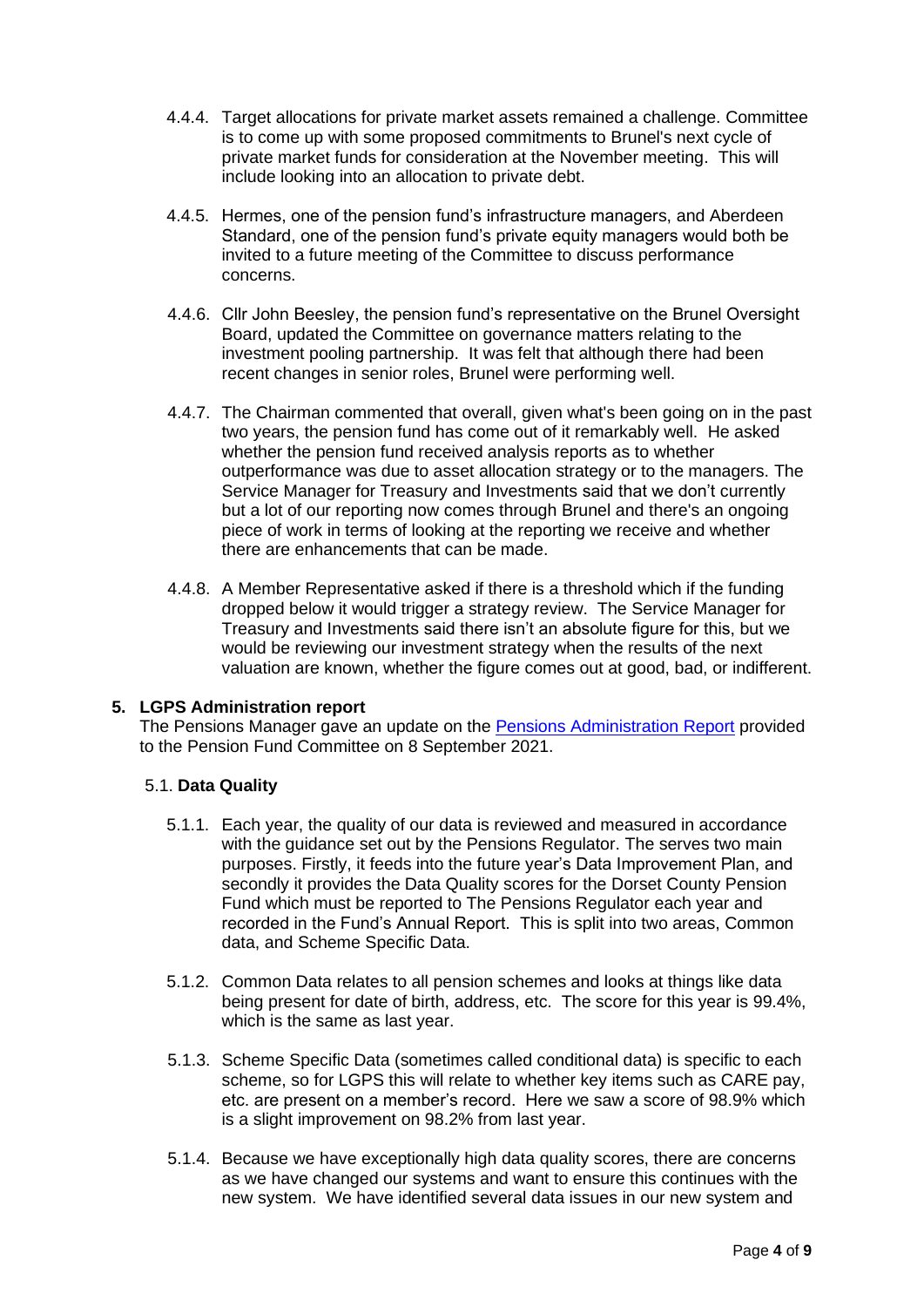are working with our software supplier to look at these. It is important that we get our data right for next year's valuation and then for the issuing of annual benefit statements.

# 5.2. **Cost Cap.**

- 5.2.1. Following the introduction of the new public sector schemes in 2014 and 15 the government set in place cost CAP review. This provides for a cap and a mechanism to monitor the cost of public sector pensions. The outcome of review in 2016 was that the cost of the scheme had dropped to such a point that it would trigger improvements to member benefits. However, at that time the McCloud and Sargeant cases came to court resulting in the cost control mechanism being paused until July 2020 when the consultations relating to the remedy for the McCloud judgement were released. We now await revised HM Treasury directions on the 2016 process.
- 5.2.2. The 2020 cost cap review has not yet started, for the same reasons as stated above, we await further details regarding this.

# 5.3. **Delays to new Code of Practice**

- 5.3.1. The Pensions Regulator has delayed the application of their new code of practice. They received over 100 responses to its consultation which included over 1,000 individual answers. The delay is taking place so they can work through and fully consider its responses.
- 5.3.2. The Code of Practice is now not likely to become effective before Summer 2022.

#### 5.4. **Commons Committee Report on Public Sector Pensions**

- 5.4.1. On 21 June 2021, the House of Commons Committee of Public Accounts published a [report on public sector pensions,](https://committees.parliament.uk/publications/6214/documents/69139/default/) after taking advice earlier this year from HM Treasury and the Government Actuary's Department.
- 5.4.2. One item on the report found that HM Treasury had not done enough to ensure people understand the value of the pensions. The Service Manager for Pensions felt that was important for the LGPS, which doesn't have the same take up of its membership as other public sector schemes. Dorset County Pension Fund understand that communication is important and aware of the importance of helping Members to understand the value of the pension scheme.
- 5.4.3. It also found that HM Treasury has done little to identify and manage the stark differences in average pensions between genders and other groups. This is relevant to the LGPS as a majority of LGPS members are female and their average pension is less than male members of the LGPS.

# 5.5. **LGPS Mortality Data**

5.5.1. On 15 June 2021, the Scheme Advisory Board (SAB) in England and Wales updated its LGPS mortality data to the end of March 2021. SAB has published updated reports from Aon and Barnett Waddingham. Each report sets out analysis of the mortality data of a single LGPS fund during the pandemic. You can see the data and the reports on the SAB COVID-19 [Mortality page.](https://www.lgpsboard.org/index.php/covid-19-mortality-1)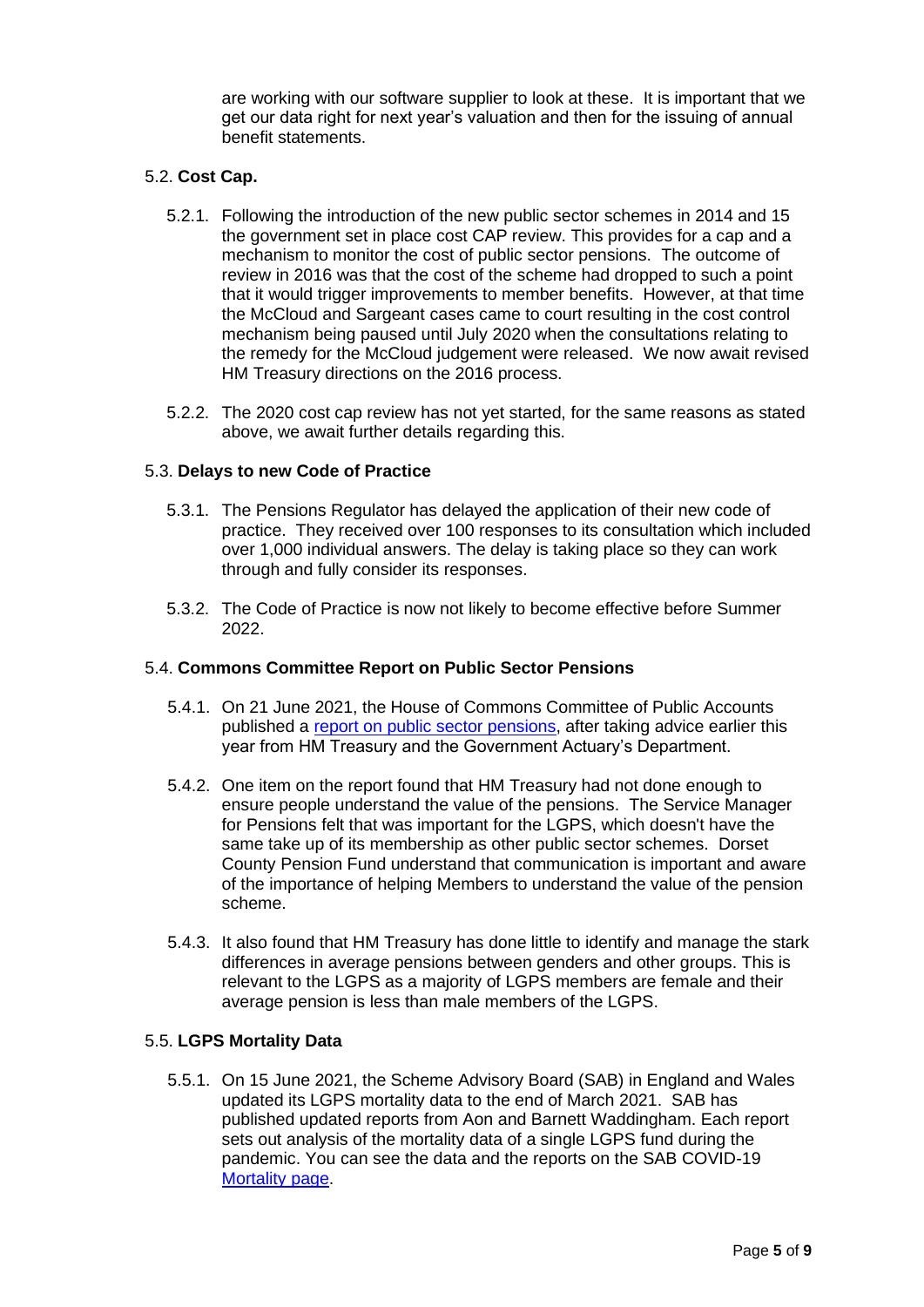5.5.2. The Service Manager for Pensions said it will be interesting to see whether there has been an impact from the pandemic on the next valuation results and in mortality rates going forward. The DCPF had seen an increase in pensioner mortality of around 17% when compared to previous years.

## 5.6. **Governance and Administration Survey 2020-21 Results**

- 5.6.1. TPR published the results from the [Public Service Pension Scheme](https://www.thepensionsregulator.gov.uk/-/media/thepensionsregulator/files/import/pdf/public-service-research-2021.ashx)  [Governance and Administration Survey 2020-21](https://www.thepensionsregulator.gov.uk/-/media/thepensionsregulator/files/import/pdf/public-service-research-2021.ashx) on 1 July 2021. The survey was completed on-line and included a response by Dorset County Pension Fund. This year it included some additional questions around matters such as the pandemic and pension dashboards.
- 5.6.2. The survey found little change since 2019 for the key processes that are monitored as indicators of performance, which are to have:
	- a documented policy to manage board members' conflicts of interest
	- access to the knowledge, understanding and skills needed to properly run the scheme
	- documented procedures for assessing and managing risk
	- processes to monitor records for accuracy and completeness
	- a process for resolving contribution payment issues
	- procedures to identify, assess and report breaches of the law
- 5.6.3. This serves as a useful check to the Fund as well to make sure that we are doing what we need to do in terms of governance.

#### 6. **Systems Implementation**

- 6.1. The UPM system, which is the main pension administration system, went live on 26 July 2021 and is generally working well. It gives a lot more scope and functionality than the previous system, basically replacing three systems with one, and staff have adjusted well to the new system although it is a huge change in the way they work.
- 6.2. The system includes a new on-line employer portal. If we had stayed with the previous software supplier, we would not have been able to provide an employer portal and we would have gone back to employers sending us forms each month, which wasn't satisfactory. The employer portal makes life a lot easier for employers who have already got a difficult job dealing with the complexities of the LGPS.
- 6.3. There is also a new member on-line portal. Because of the system change, members have had to re-register to access the portal, so we have been very busy dealing with members who have experienced problems setting up their accounts.
- 6.4. There is still a lot of work to be done to get the system as a whole working smoothly and to its full potential. There are currently about 60 outstanding issues with Civica, and we feel they have not delivered everything to the original specification. We are in discussions with Civica to ensure a speedy resolution

Civica have been very helpful and supportive, but they don't have the resources to help us with all the issues that we have identified. Our Systems team have identified a large number of issues that we want addressed or developed, more than any other funds that Civica have dealt with previously. Ultimately, it has been an amazing achievement as we have implemented the whole system in the shortest time that Civica have known, it has been carried out 'virtually', and we are the only fund that has launched all three core products within days of each other.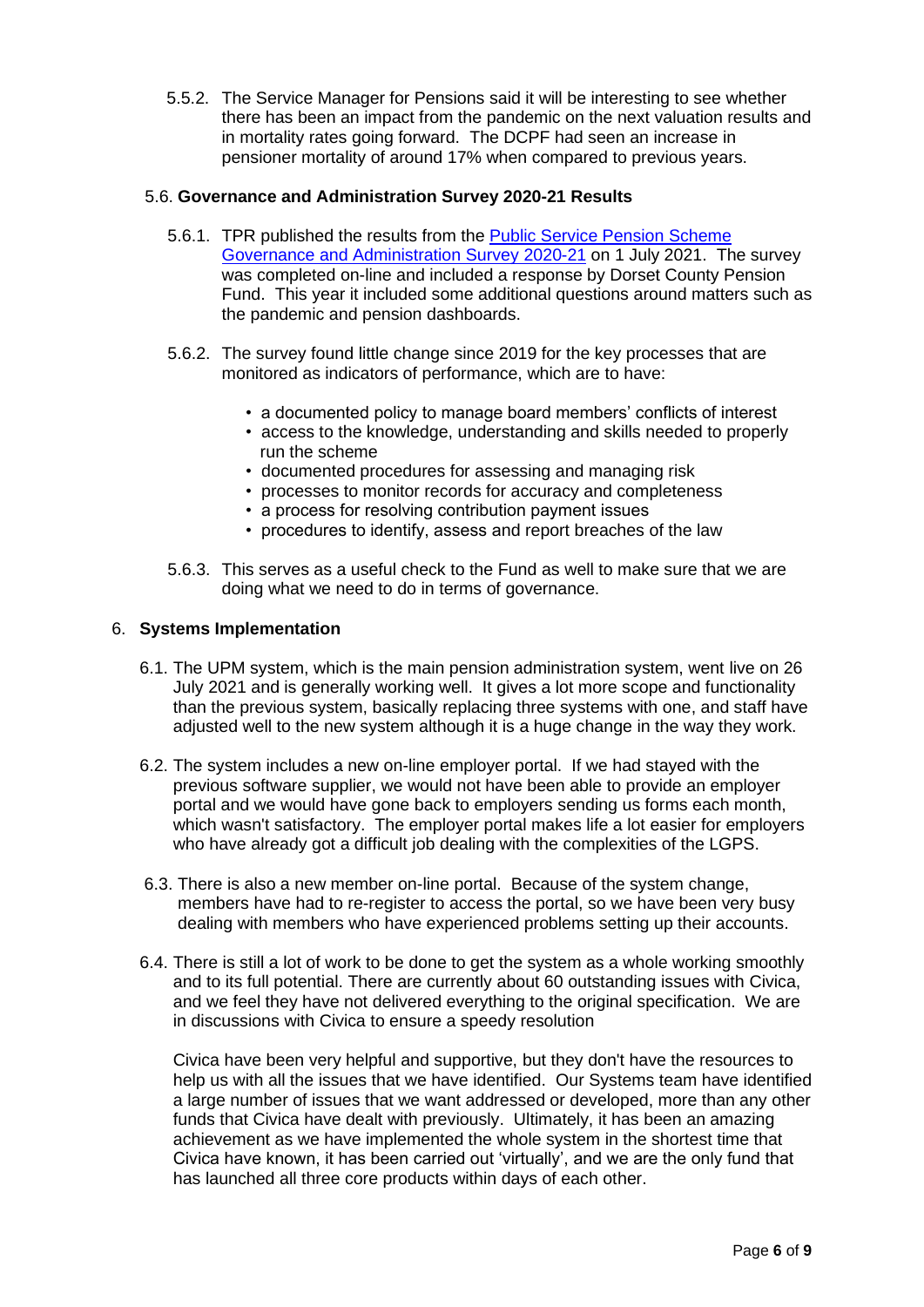- 6.5. Overall it has gone well, but we are still smoothing out some of the edges. Civica will be coming for a site visit in October, which will be the first time we have actually met.
- 6.6. A Member Representative asked when previous years benefit statements will be uploaded to the member portal. The Service Manager for Pensions said that the annual benefit statement data has now been uploaded into the system, so putting it on the member portal is one of the jobs with Civica. This should be available soon.
- 6.7. The Chairman said that given the timescale and the circumstances in we were trying to deliver this, he thought they' had done a pretty good job, not just Civica who are the providers, but particularly the staff within the pensions team who worked extremely hard on this. He would like to thank them for all the effort they put in.

# 7. **Key Performance Indicators (KPI)**

- 7.1. The usual KPI reports are not yet available for a number of reasons.
- 7.2. Reporting in the new system is still in development, so although KPI reports have been run, the results were not right for several reasons. These issues are being addressed and included matters such as where the system was not correctly applying periods where cases were on hold, or correctly counting completed cases transferred from the previous system.
- 7.3. Work-wise we have got to a point where we are back on top of a lot of the areas we have been struggling with due to staff leave, sickness and losing staff members – which was on top of implementing the new system. We are now doing well with retirements, deaths, estimates and refunds. We are still waiting for Civica to provide us with processes to deal with interfund transfers but are on top of other transfers.
- 7.4. The main area of backlogs is with aggregation, but as this is less of a priority than other tasks a decision was made to focus on other areas. No backlog is ideal, so a plan will be put in place to deal with this once we are more confident with the new system.

#### 8. **Annual Allowance statements**

- 8.1. Dorset County Pension Fund have a responsibility to inform Members who have exceeded the annual allowance and provide them with statements by 5 October following the end of the relevant financial year. Annual allowance only affects a small percentage of members, but it is hugely significant because we may be sending out large tax bills to members. It is also a complex area for members, and we have always gone out of our way to help them as much as we can.
- 8.2. It was identified early on that the new system was not as good as our previous system in regard to the annual allowance, and there was a concern that we would not get our annual allowance statements out correctly or with the detail required. Civica had been asked to improve the annual allowance part of the system, but this is taking time.
- 8.3. In preparation, annual allowance checks had been run through the old system to identify the members affected. This amounted to around 150 members that required more detailed calculations. It was realised that using the new system we were not going to be able to do that with any degree of confidence before the deadline, so made the decision to set a new deadline of 5 November. This resulted in a breach of statutory requirement, so will be reported to the Pensions Regulator.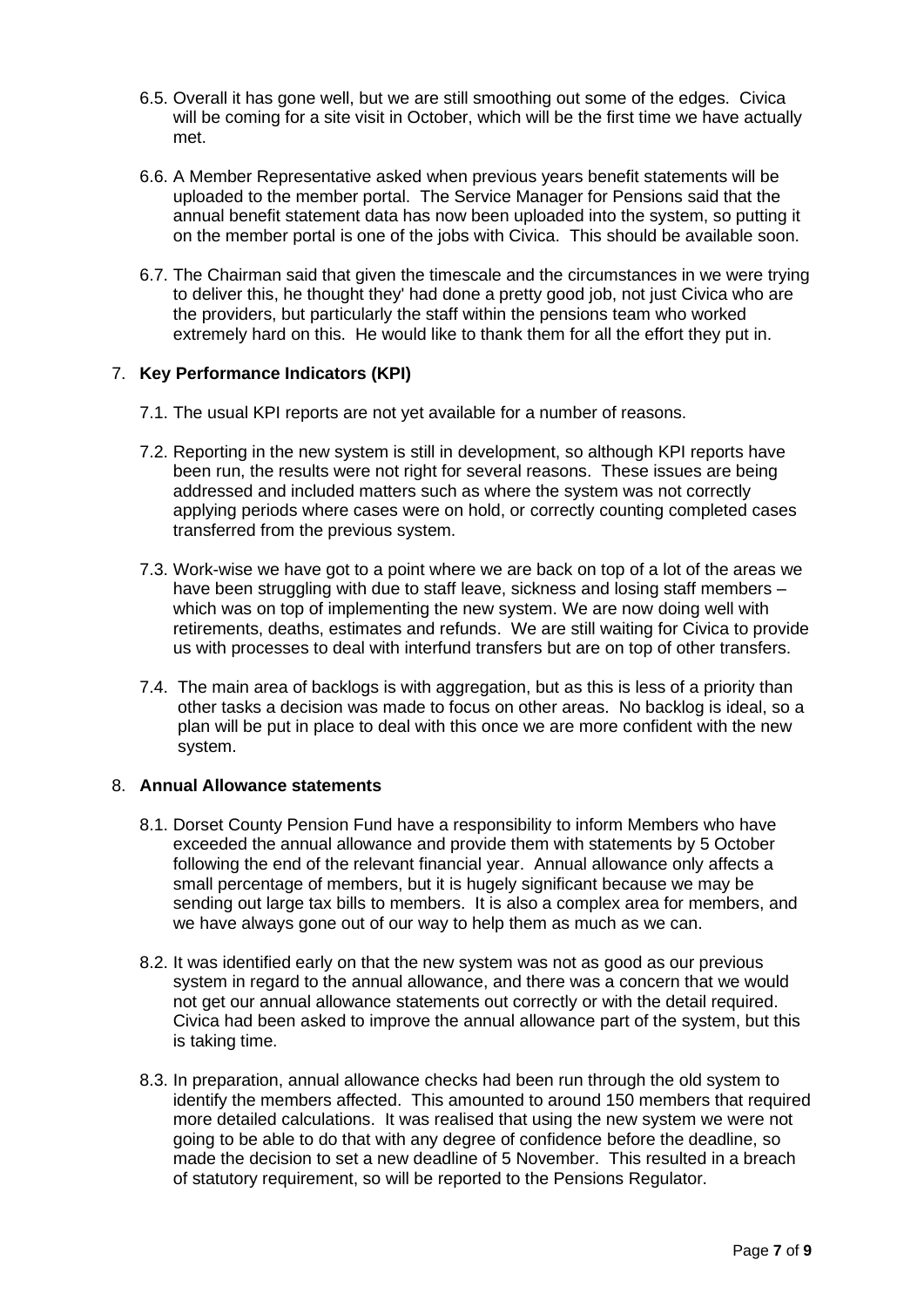8.4. Details of how the breach occurred and the reasons behind it will be reported. As it is due to a change in systems, which is an acceptable reason, it may turn out not to be a material breach, but we felt that it is worth reporting.

## 9. **Document Reviews**

As part of regular practice Pension Fund policies and documents are periodically reviewed by the Board.

- 9.1. The following documents were reviewed:
	- Local Pension Board Conflict of Interest Policy
	- Local Pension Board Terms of Reference
- 9.2. Local Pension Board Conflict of Interest Policy. This policy was published two years ago, so this is its first review. A Member Representative asked if the introduction could be amended to clarify that this policy relates specifically to the board, rather than Dorset County Pension Fund as a whole. This was agreed.

The Chairman also asked if the first example of a conflict held in the annex could be changed slightly to make it more relevant to the board, as it appears to be more relevant to a Scheme Manager. This was agreed.

**Action:** Revised version of the policy to be produced and circulated to Board Members for review and approval.

- 9.3. Local Pension Board Terms of Reference. This was last reviewed in September 2019. The Chairman asked whether the board were happy that the membership set up of having 4 employer and 4 member representatives was still appropriate. It was agreed to continue like that as it has worked well.
- 9.4. An Employer Representative asked if something could be added to state that meetings could take place either in person or on-line. This was agreed.

**Resolution:** Terms of Reference was approved. Review date has been updated and the document is now published on the website: [Terms of Reference.](https://www.dorsetpensionfund.org/media/33knmudj/dorset-county-pension-fund-local-pension-board-terms-of-reference-october-2021.pdf)

#### 10. **Risk Register**

The Dorset County Pension Fund Risk Register was reviewed. Board members were provided with a copy ahead of the meeting**.**

- 10.1. The Risk Register has been updated to be presented in a new format. It was felt that the previous version did not present the risks and scoring methods clearly enough. The new version is based on the template used by Dorset Council and provides more detail on how risks are scored and easier ways for users to sort and view risks by type, risk level, etc. Although Dorset Council helped compile this version of the Risk Register, it remains separate to Dorset Council's own Risk Register.
- 10.2. Although the Risk Register is reviewed by the Board at each meeting, risks would also be reviewed by the Pensions teams periodically and added to as and when a potential risk is identified. Board Members were reminded that if they identify a potential risk, then they should bring it to our attention to be added to the register.
- 10.3. An Employer Representative asked whether the risk level is scored before or after any required action has been taken. It was confirmed that it would be after any necessary action had been taken and that further detail on the scoring method is held on a separate tab on the Risk Register. It was noted that due to the scoring